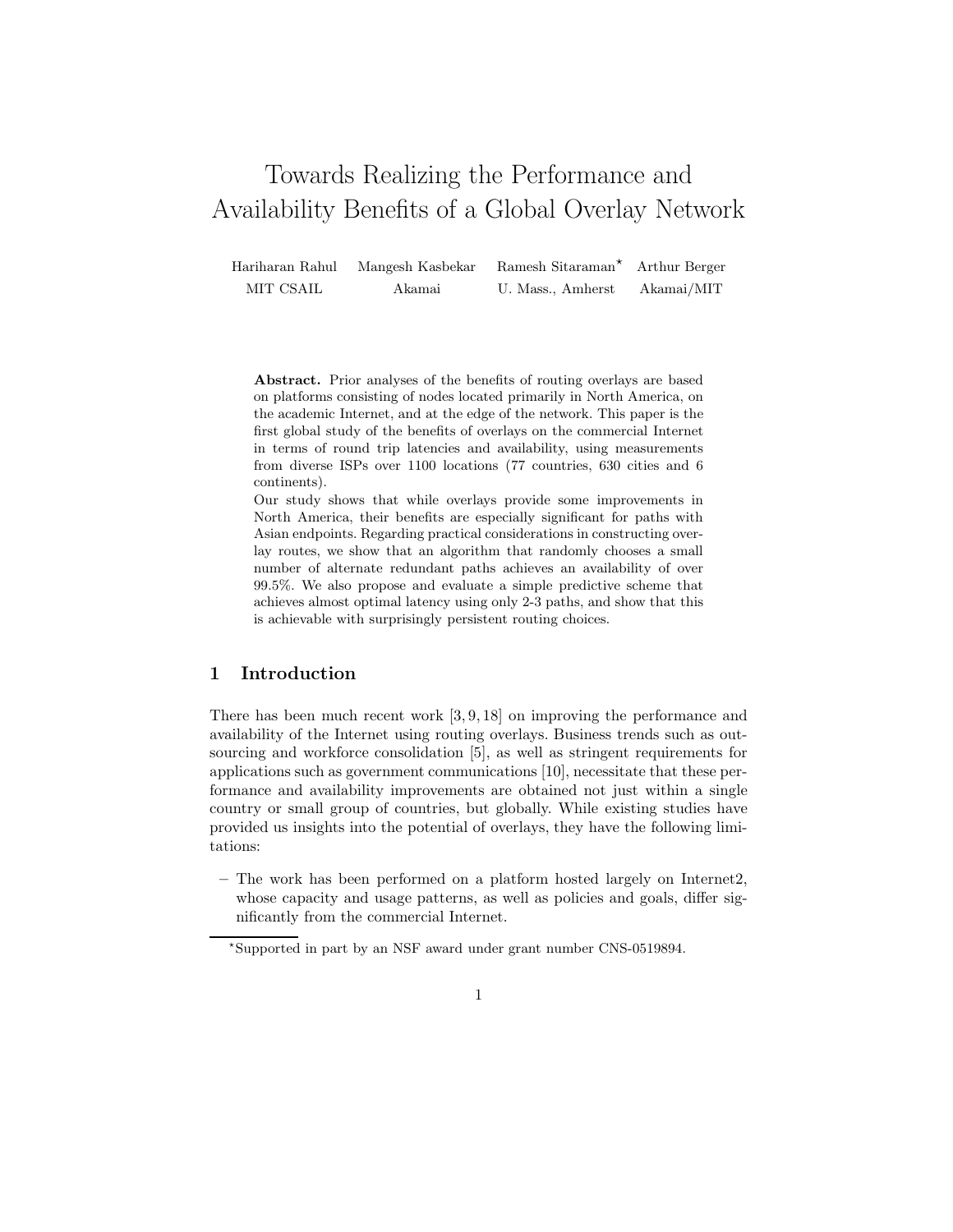- Overlays used in these studies have a footprint primarily in North America. However, it is well known [8] that network interconnectivity and relationships in Europe and Asia are different than the continental United States.
- Most of the nodes in these deployments are in edge/stub networks, whereas commercial routing overlays [1] would naturally be largely deployed in core tier-1 and tier-2 networks of the commercial Internet.

This paper is the first study of the performance and availability benefits of routing overlays on the commercial Internet. We use a global subset of the Akamai content delivery network (CDN) for data collection. Specifically, we collect measurements from 1100 locations distributed across many different kinds of ISPs in 77 countries, 630 cities, and 6 continents.

We address the problem of picking overlay routes to optimize connections between end users and large servers hosting applications such as web, voice over IP, and games. We investigate the performance benefits for these services, which can be characterized by round trip latency (to the first order), as well as path availability. Applications such as large file downloads whose performance is more accurately characterized by throughput are not addressed in this study.

The key contributions of our work are the following:

- It is the first evaluation of an overlay that utilizes data from the commercial Internet. Our study provides useful cross validation for the currently deployed testbeds such as PlanetLab [15] and RON [18], and indicates that, while these deployments provide qualitatively similar data for the commercial Internet in North America, they do not capture the global diversity of network topology, especially in Asia.
- We show that randomly picking a small number of redundant paths (3 for Europe and North America, and 5 for Asia) achieves availability gains that approach the optimal. Additionally, we demonstrate that for reasonable probing intervals (say, 10 minutes) and redundancy (2 paths), over 90% of paths without endpoints in Asia have latency improvements within 10% of the ideal, whereas paths that originate or end in Asia require 3 paths to reach the same levels of performance.
- We provide strong evidence that overlay choices have a surprisingly high level of persistence over long periods of time (several hours), indicating that relatively infrequent network probing and measurements can provide optimal performance for almost all paths.

The rest of the paper is organized as follows. Section 2 presents an overview of related work, and outlines the context of our present study. Section 3 describes our testbed and how the measurement data is collected. Section 4 provides detailed metrics on the ideal availability and performance gains that can be achieved by overlays in a global context. Section 5 addresses issues in real overlay design, and explores structural and temporal properties of practical overlays for performance and availability. In the interests of space, we present details only for the performance results, and refer the reader to the technical report [17] for expanded availability results.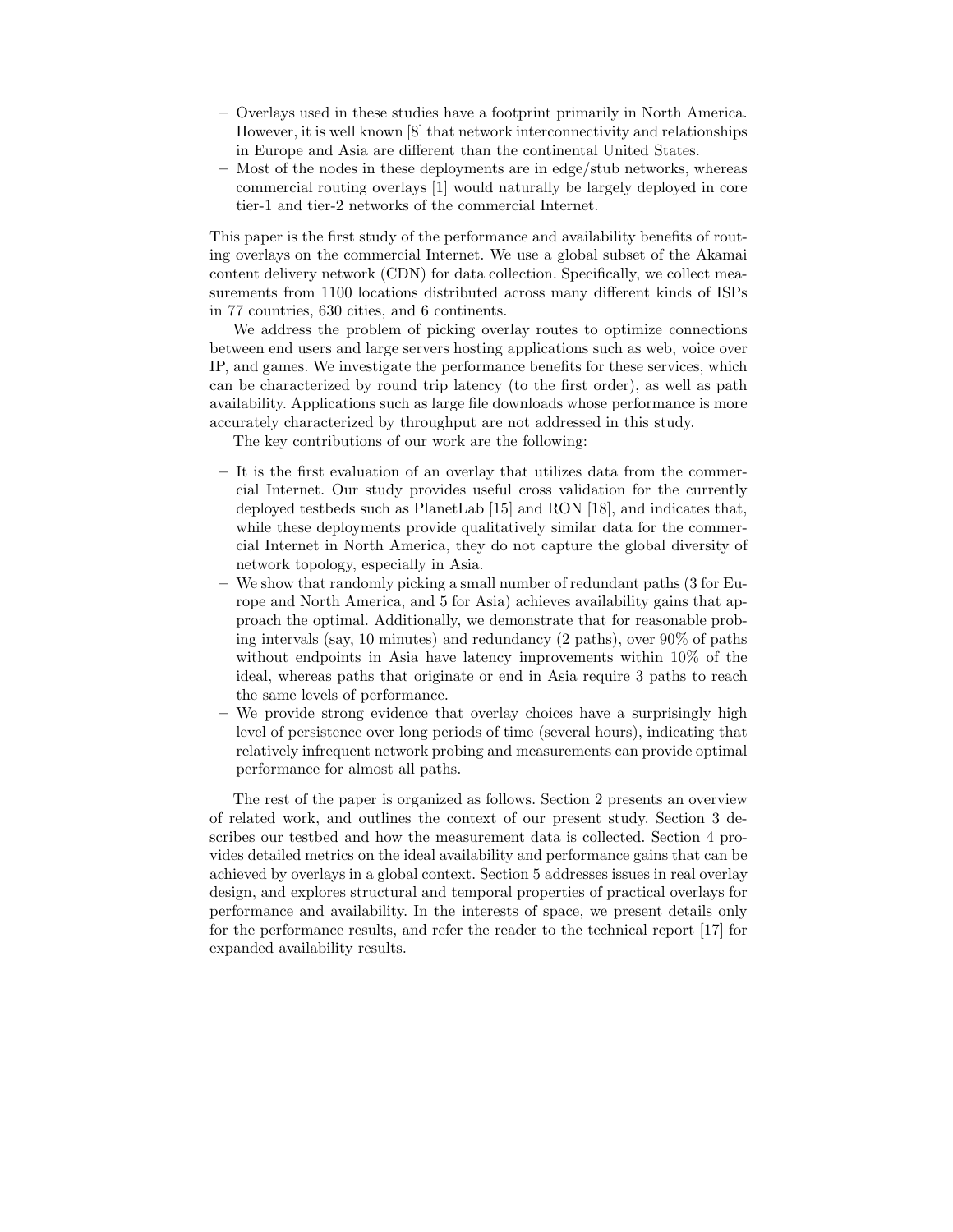# 2 Related Work

There have been many measurement studies of Internet performance and availability, for example, the work at the Cooperative Association for Internet Data Analysis (CAIDA) [6], and the National Internet Measurement Infrastructure (NIMI) [13, 14]. Examples of research routing overlay networks are the Resilient Overlay Networks project at MIT [18] and the Detour project at U. Washington [9]. A commercial routing overlay is offered by Akamai Technologies [1].

Andersen *et al.* [4] present the implementation and performance analysis of the routing overlay called Resilient Overlay Networks (RON). They found that their overlay improved latency 51% of the time, which is comparable to the 63% we obtain for paths inside North America (details in [17]). Akella *et al.* [2] investigate how well a simpler route-control multi-homing solution compares with an overlay routing solution. Although the focus of that study is different than the present paper, it includes results for a default case of a single-homed site, and the authors find that overlay routing improves RTTs on average by 25%. The experiment was run using 68 nodes located in 17 cities in the U.S., and can be compared with the 110 node, intra-North-America case herein, where we find that the overall latency improvement is approximately 21%, although the improvement varies significantly across different continent pairs. (details in [17]). Savage *et al.* [19] used data sets of 20 to 40 nodes and found that for roughly 10% of the host pairs, the best alternative has 50% lower latency. We obtain the comparable value of 9% of host pairs for the case of intra-North America nodes, though again significantly disparate results for other continent pairs. In parallel with our evaluation, Gummadi et al. [11] implemented random one-hop source routing on PlanetLab and showed that using up to 4 randomly chosen intermediaries improves the reliability of Internet paths.

## 3 The Experimental Setup

We address the problem of optimizing paths between end users and enterprise servers. End users are normally located in small lower tier networks, while enterprise servers are usually hosted in tier one networks. We consider routing overlays comprised of nodes deployed in large tier one networks, which can function as intermediate hops in a path from end users to enterprise servers.

#### 3.1 The measurement platform

The machines of the Akamai CDN are deployed in clusters in several thousand geographic and network locations. A large set of these clusters is located near the edge of the Internet (i.e. close to the end-users in non tier one providers). A smaller set exists near the core ISPs (directly located in tier one providers), which serve a large fraction of end-user traffic. We chose a subset of 1100 clusters from the whole CDN for this experiment, based on geographic and network location diversity, security, and other considerations. These clusters span 6 continents, 77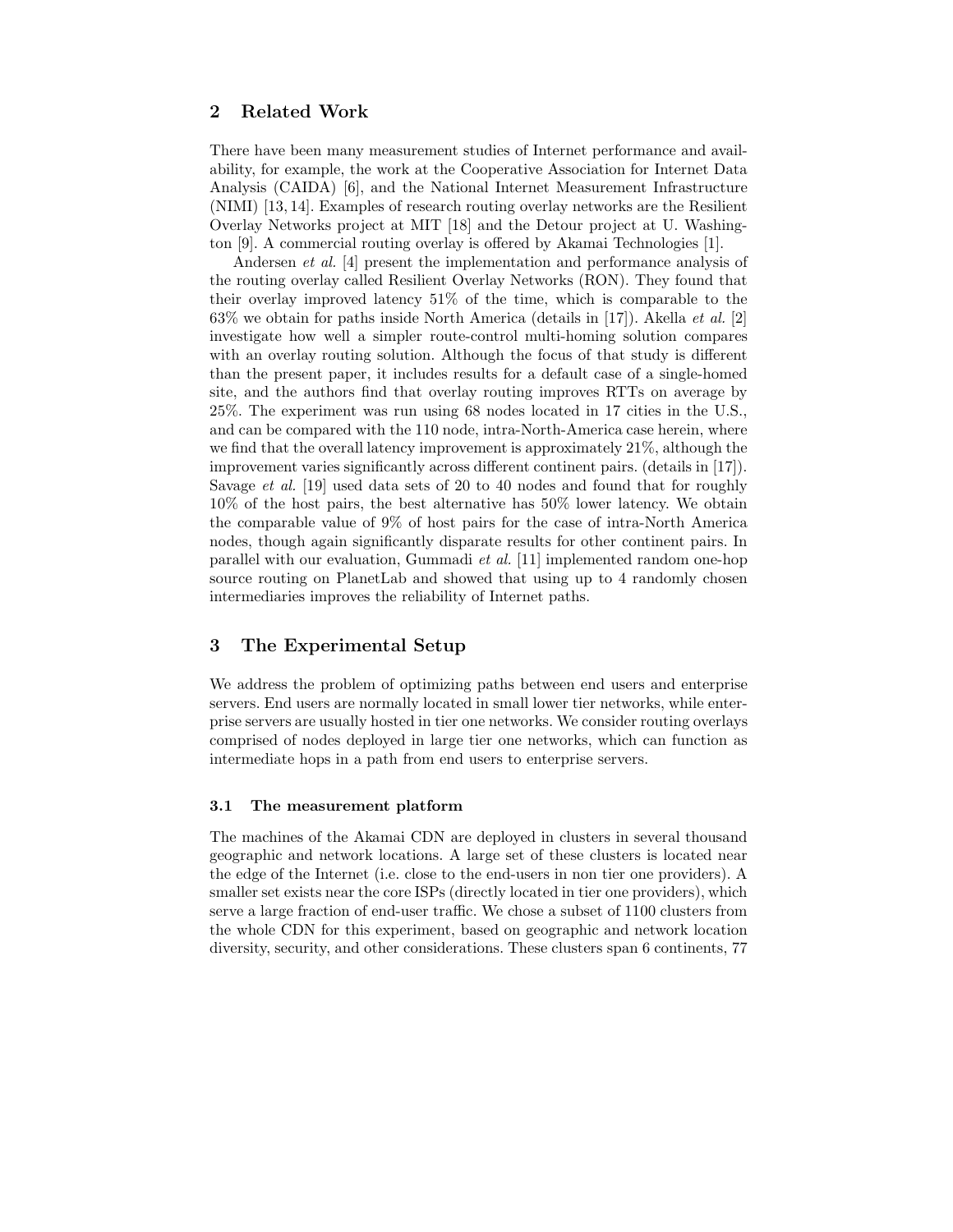countries, and 630 cities. Machines in one cluster get their connectivity from a single provider. Approximately 15% of these clusters are located at the core, and the rest are at the edge. The set of edge nodes (clusters) represents end-users (excluding their last-mile connectivity) and the set of core nodes (clusters) is representative of enterprise servers. The intermediate nodes of the overlay (used for the alternate indirect paths) are also limited to the core set. Table 1 shows the geographic distribution of the selected nodes. All the data collection for

|                      |      |           | Continent (Mnemonic) Edge set Core set Continent (Mnemonic) Edge set Core set |     |  |
|----------------------|------|-----------|-------------------------------------------------------------------------------|-----|--|
| Africa $(AF)$        |      |           | 0   North America (NA)                                                        | 624 |  |
| Asia $(AS)$          | 1241 |           | Oceania (OC)                                                                  | 33  |  |
| Central America (CA) | 13   |           | South America (SA)                                                            | 38  |  |
| Europe $(EU)$        | 1541 | <b>30</b> |                                                                               |     |  |

Table 1. Geographic distribution of the platform

this paper was done in complete isolation from the CDNs usual data collection activity.

#### 3.2 Data collection for performance and availability

Each of the 1100 clusters ran a task that sent ICMP echo requests (pings) of size 64 bytes every 2 minutes to each node in the core set (this keeps the rate of requests at a core node to less than 10 per second). Each task lasted for 1.5 hours. If a packet was lost (no response received within 10 seconds), then a special value was reported as the round-trip latency. Three tasks were run every day across all clusters, coinciding with peak traffic hours in East Asia, Europe, and the east coast of North America. These tasks ran for a total of 4 weeks starting 18 October, 2004. Thus, in this experiment, each path was probed 3,780 times, and the total number of probes was about 652 million. A small number of nodes in the core set became unavailable for extended periods of time due to maintenance or infrastructure changes. A filtering step was applied to the data to purge all the data for these nodes. A modified all-pairs shortest path algorithm was executed on the data set to determine the shortest paths with one, two, and three intermediate nodes from the core set. We obtained an archvie of 7-tuples <timestamp, source-id, destination-id, direct RTT, one-hop shortest RTT, two-hop shortest RTT, three-hop shortest RTT>. The archive was split into broad categories based on source and destination continents.

We consider a path to be unavailable if three or more consecutive pings are lost. Akella *et al.* [2] use the same definition, where the pings were sent at one minute intervals. The alternative scenario that three consecutive pings are each lost due to random congestion occurs with a probability of order  $10^{-6}$ , assuming independent losses in two minute epochs with a probability of order 1%. We consider the unavailability period to start when the first lost ping was sent, and to end when the last of the consecutively lost pings was sent. This is likely a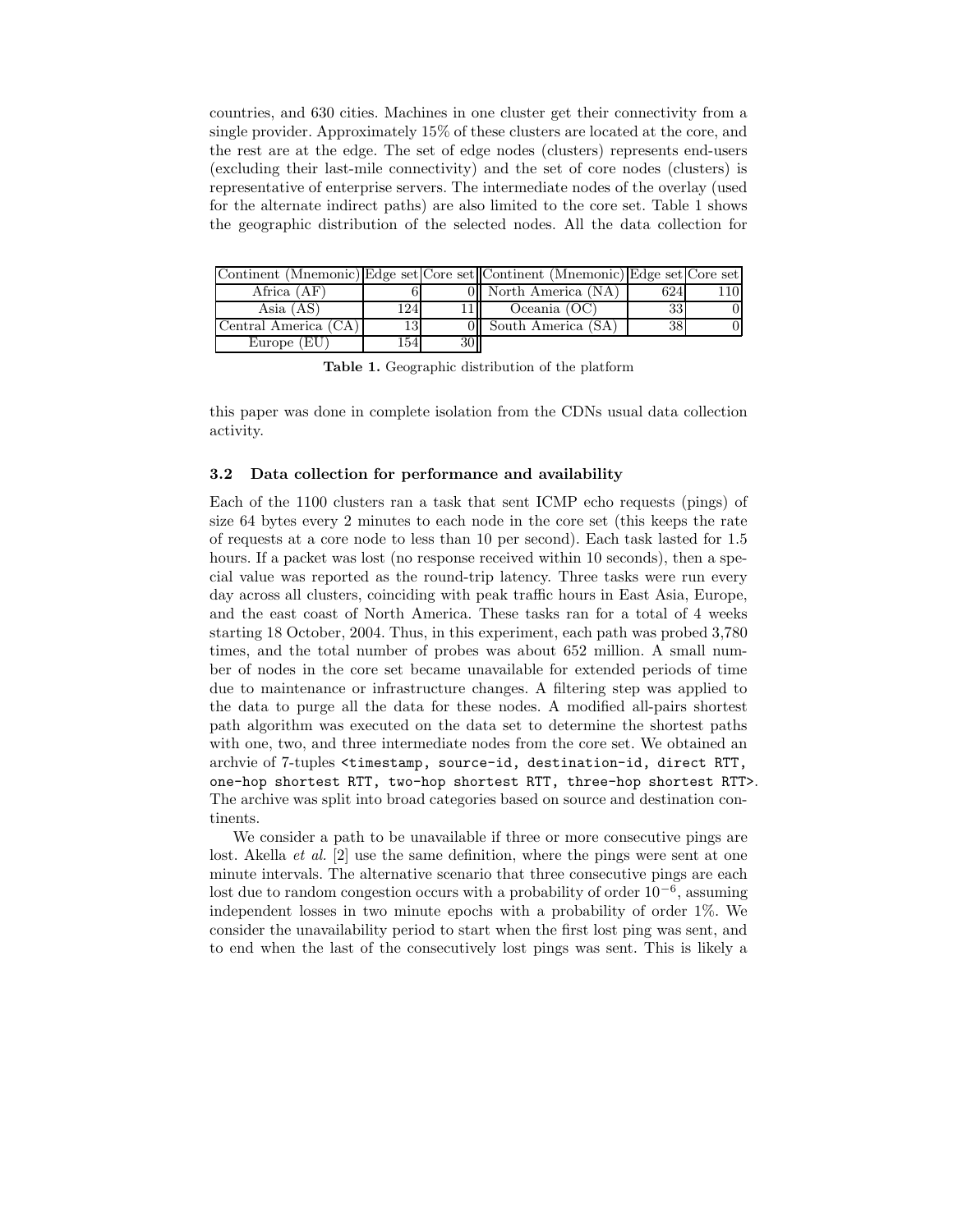conservative estimate of the length of the period, and implies that we only draw conclusions about Internet path failures of duration longer than 6 minutes.

We filtered out all measurements originating from edge nodes in China for our availability analysis. Their failure characteristics are remarkably different from all other Internet paths as a consequence of firewall policies applied by the Chinese government.

#### 3.3 Evaluation

In the interests of space and clarity, we limit our presentation in this paper based on the continents of the source and destination nodes, motivated by the fact that enterprise websites tend to specify their audience of interest in terms of their continent. The categories are denoted by obvious mnemonics such as AS-NA (indicated in Table 1), denoting that the edge nodes (end users) are in Asia and core nodes (servers) are in North America. Table 2 is restricted only to paths with source and destination nodes in AS, NA, and EU, and the reader is referred to [17] for the complete details.

## 4 Availability and Performance Gains of Overlays

This section presents brief statistics to provide an understanding of connectivity between different parts of the world, and to develop intuition for the behaviors described in Section 5. We present only a summary here in the interests of space, and refer the reader to the technical report [17] for details.

In the presence of an overlay, the availability of the transport goes up by 0.3-0.5% for most categories, though routes in Asia see gains larger than 3.25%. Asia has the poorest availability: nine of the ten lowest availability categories have an endpoint in Asia. Additionally, the key to availability improvements by the overlay is the improvements made to chronically failing paths [17].

About  $4-35\%$  of all paths see improvements of over  $30\%$  in round trip latency (performance). For the subset of poorer performing paths (those whose direct latency exceeds the  $90^{th}$  percentile for given continent pair), about 67% see over 30% improvement. Additionally, high numbers of paths see over 50% improvement for the AS-AS and EU-EU categories, which indicates the presence of many cases of pathological routing between ISPs in these continents. A nontrivial number of AS-AS paths is routed through peering locations in California, for example, the path between Gigamedia, Taipei and China Telecom, Shanghai. All the traceroutes in our snapshot that originated at Gigamedia, Taipei and ended at other locations in Asia went via California, except the path to China Telecom, Shanghai, which went directly from Taipei to Shanghai. The Taipei-Shanghai path thus sees little or no improvement with an overlay, since all the alternatives are very convoluted. At the same time, all the paths that originate in Gigamedia, Taipei and end in other locations in Asia see large improvements, since their direct routes are very convoluted, but there exists a path via China Telecom, Shanghai, which is more than 50% faster.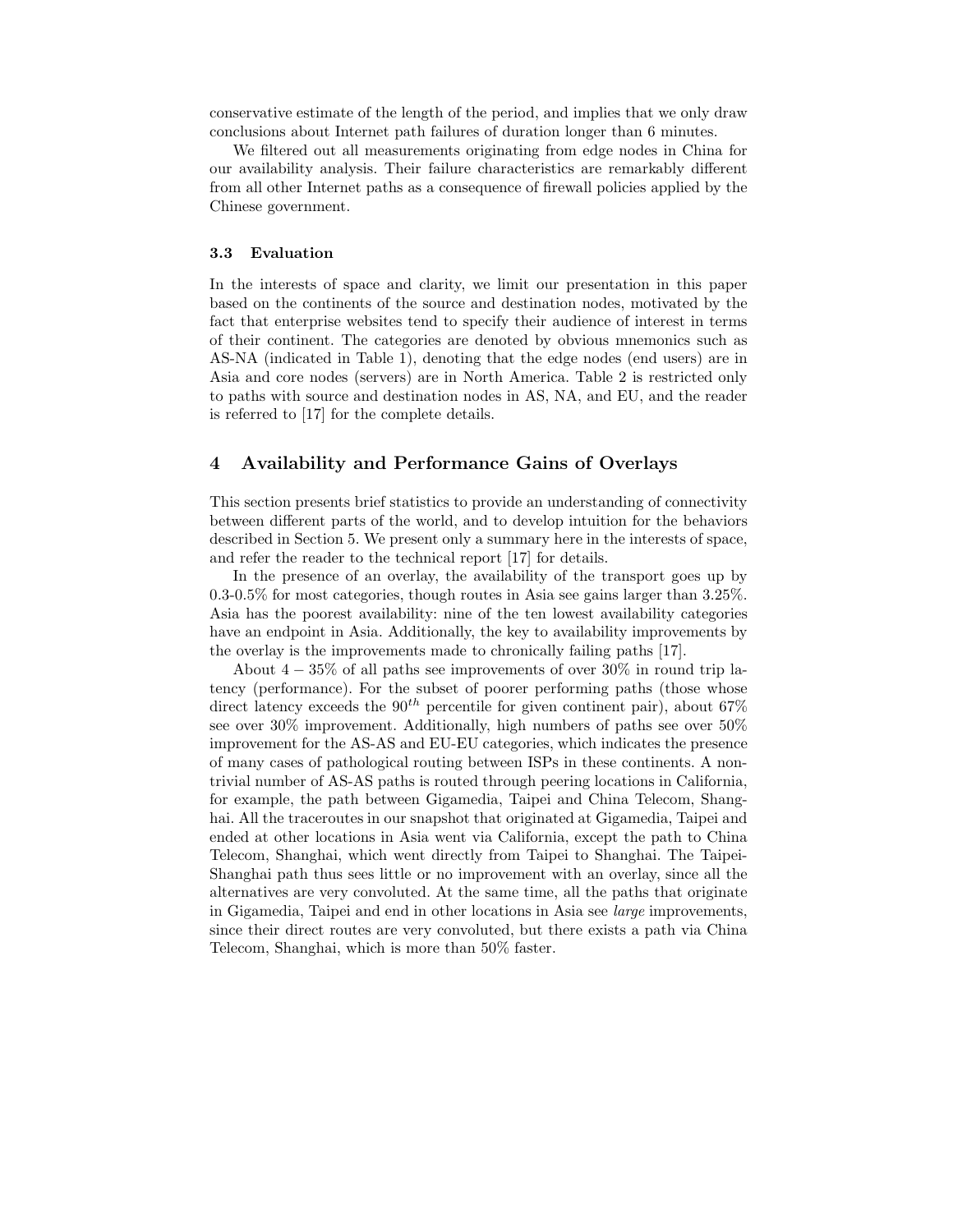## 5 Achieving the Benefits in a Practical Design

All the analysis presented thus far is for an ideal case, where the network latency measurements at a particular time are used in the calculations for alternate paths, whose performance benefits are then determined using these self same measurements. This analysis can therefore be considered as providing an upper bound on the performance and availability gains that can be expected from an overlay. This section addresses practical constraints in trying to answer how hard it would be to build an overlay that approaches the results in the ideal case.

We first evaluate a simple multi-path memoryless policy to randomly select the subsets of paths used to transmit data, based purely on static information. It is natural to expect that this overlay will likely be inferior to the ideal, but our goal is to develop a straw man to validate the importance of intelligence and adaptiveness in overlay selection. Surprisingly, random selection is successful in providing near optimal availability, substantiating the fact that the Internet offers very good path diversity, and generally has low rates of failure. The policy, however, fails in improving performance, suggesting that careful path selection is very important in building overlays for performance gains.

#### 5.1 Deterministic path selection policy

In the rest of this section, we analyze deterministic selection policies with a goal of understanding reasonable parameter choices for a performance optimizing overlay. A natural notion would be to examine algorithms that make decisions based on measurements at a given time, and use them at a future time. We parameterize these overlays with two variables, the number of paths on which to send data  $(\kappa)$ , and the time into the future for which we hold decisions fixed  $(\tau).$ 

Stability of optimal paths To the extent that an overlay for performance selects a subset of paths to use, it will deviate from optimality as a result of variations in path latencies that cause a reordering of the best paths. Paths tend to fall into two categories:

- The best paths from an edge cluster to an origin are quite persistent, and do not change, regardless of variations in the round trip times of all paths.
- RTT variations of the paths over time cause a significant reordering of the best paths, and changes in the optimal paths.

Paths in the first category do not require a very dynamic overlay design for selection of alternate paths for performance improvement. For examples of paths in the first category, consider the path from Pacific Internet, Singapore to AboveNet, London. The direct path, which hops from Singapore through Tokyo, San Francisco, Dallas, and Washington D.C. to London takes approximately 340 msec. However, there exists an alternate path through an intermediate node in the ISP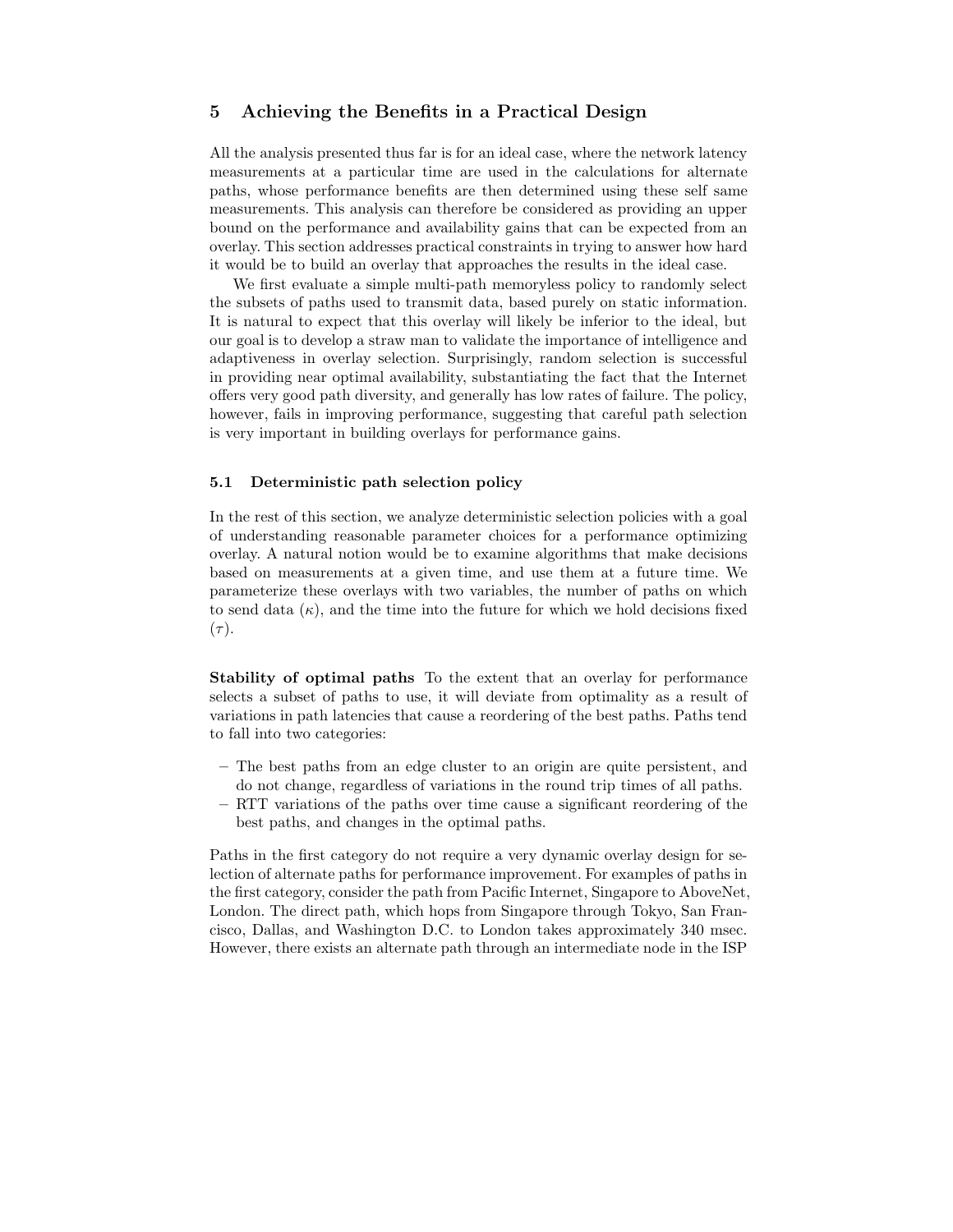Energis Communications in London. The path between Pacific Internet, Singapore and Energis, London is one hop long (possibly a satellite link), and has a latency of 196 ms. The subsequent traversal from Energis, London to AboveNet, London takes just 2 ms. The alternate path is therefore faster than the direct path by over 140 ms, or 41.2%.

We systematically examine the extent of the variation across paths by computing a statistic called churn, to measure how much the sets of optimal paths at two different time instants vary. Formally, for a given pair of nodes,  $Churn_t(\kappa, \tau)$ is defined as  $|S(\kappa,t) - S(\kappa,t+\tau)|/\kappa$ , where  $S(\kappa,t)$  is the set of the  $\kappa$  best performing paths between those nodes at time t.  $Churn(\kappa, \tau)$  for a node pair is then computed as an average of  $Churn<sub>t</sub>$  over all valid values of t. Churn is a number between 0 and 1, will be 0 for paths with a persistent set of best paths, and tend to be closer to 1 for paths with a fast changing set of best paths. We found that the majority of paths have values of Churn larger than 10%, even when selecting up to the top 5 best performing paths and using this prediction only 2 minutes into the future. However, a relaxed measure,  $RelaxChurn$ , that counts only exiting elements whose current latency is higher than 110% of the latency of the worst performing element in the current set (i.e. their presence in the current set would not worsen the performance by more than 10%) produces values less than 10% on average for over 80% of paths in most categories. This indicates that a path selection algorithm that makes predictions into the future based on current measurements, can achieve performance close to the ideal.



Fig. 1. Percentage of paths with low Churn and RelaxChurn for  $\tau = 2$  minutes and  $\kappa=1$ 

Figure 1 shows the percentage of paths that have Churn and RelaxChurn of less than 10% for  $\kappa = 1$  and  $\tau = 2$  minutes. We have excluded the churn numbers for higher values of  $\kappa$  and  $\tau$  here to limit the amount of data presented here. Note that paths with both the end points in Asia tend to have a marginally higher value of  $RelaxChurn$  (only 63% AS-AS paths are low-churn paths) compared to all other paths. It thus seems like the potential higher performance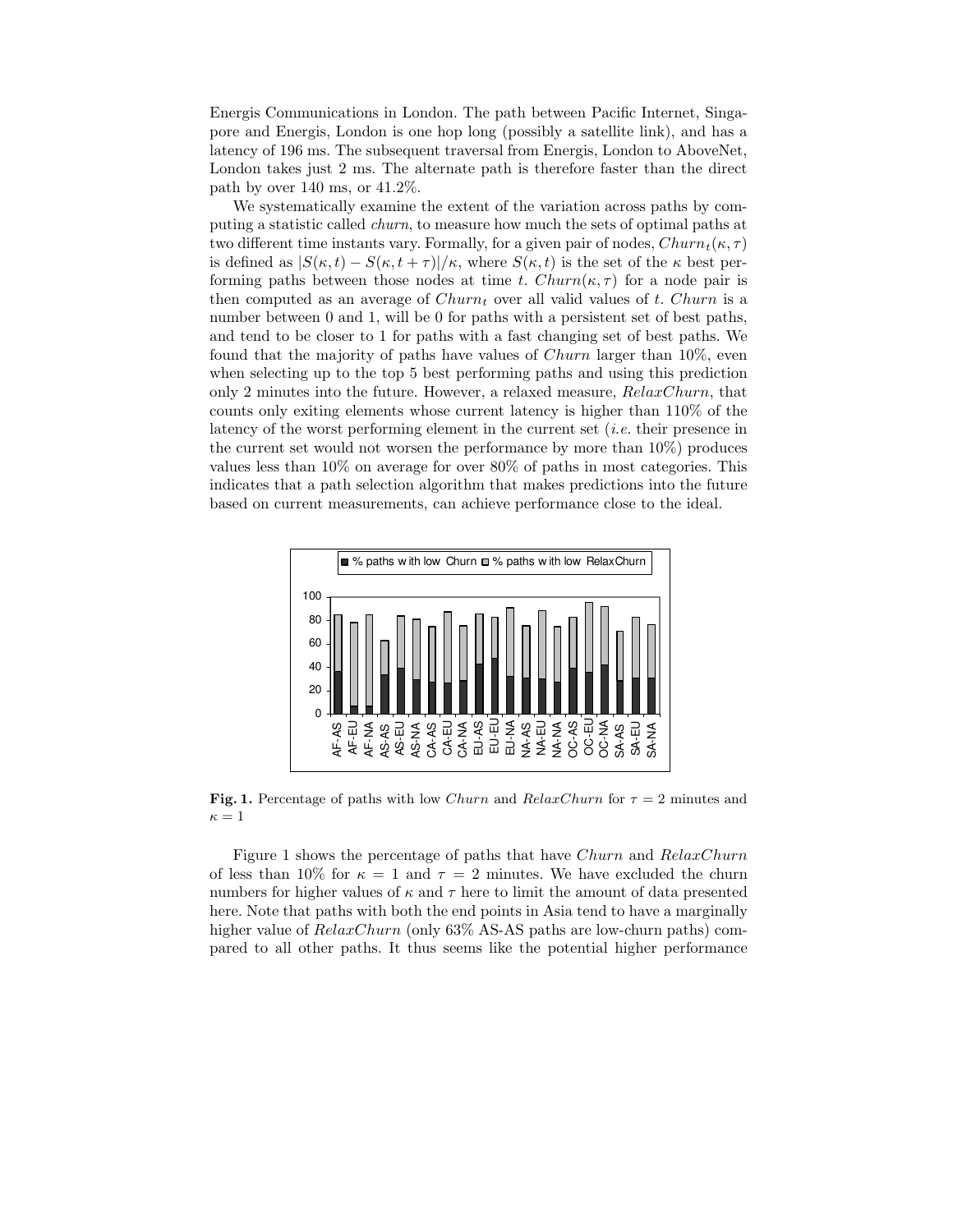benefits obtainable for AS-AS paths come at a higher cost in terms of network measurement.

Performance gains of a predictive overlay The previous analysis examined stability using purely structural properties. In this section, we examine how far sets chosen in the past deviate from the ideal sets at any time instant. More precisely, for a given source destination pair, we compute the performance loss suffered by the choice of an overlay over the ideal decision at the given time. We expect this number to decrease with increased set size for a given window, and increase with an increased window size for a given set size. Note that this measure holds overlays to a higher standard, as the ideal path at a given time is at least as fast as the direct path.

A natural case to examine in some detail would be  $\kappa = 1$ . This corresponds to just using the best path choice in future iterations. Table 2 in the second and third columns shows this data for  $\tau = 2$  and 10 minutes. Again, we limit the amount of data presented here for ease of exposition, by showing only these two values for  $\tau$ . As an explanatory example, consider the NA-NA category. It shows that when using  $\tau = 2$  minutes, 71.6% of the paths came within 10% of the optimal latency for that observation. Even when using stale data, with  $\tau = 10$ minutes, 69.6% of the paths managed to achieve the same result.

Paths originating in Asia again show a greater deviation from optimality than paths originating in Europe, whereas paths originating in North America span the full range of deviations. Given that the performance gains of the family

|       | Percentage of paths |                                         |      |                   | Percentage of paths                                                                                                       |      |                                         |           |      |
|-------|---------------------|-----------------------------------------|------|-------------------|---------------------------------------------------------------------------------------------------------------------------|------|-----------------------------------------|-----------|------|
|       |                     |                                         |      |                   | Category $\kappa = 1$ $\kappa = 1$ $\kappa = 2$ $\kappa = 3$ Category $\kappa = 1$ $\kappa = 1$ $\kappa = 2$ $\kappa = 3$ |      |                                         |           |      |
|       |                     | $\tau = 2 \tau = 10 \tau = 2 \tau = 2 $ |      |                   |                                                                                                                           |      | $\tau = 2 \tau = 10 \tau = 2 \tau = 2 $ |           |      |
| AS-AS | 62.4                | 59.5                                    | 84.6 |                   | 89.4 EU-NA 83.0                                                                                                           |      |                                         | 82.2 94.7 | 96.2 |
| AS-EU | 76.2                | 74.1                                    | 92.2 |                   | 94.5 NA-AS                                                                                                                | 68.1 | 66.2                                    | 88.8      | 93.7 |
| AS-NA | 74.8                | 71.6                                    | 94.0 |                   | 96.0 NA-EU                                                                                                                | 82.3 | 81.3                                    | 95.4      | 97.2 |
| EU-AS | 74.4                | 72.3                                    | 88.4 |                   | 92.8 NA-NA                                                                                                                | 71.6 | 69.6                                    | 92.0      | 95.0 |
| EU-EU | 80.1                | 78.1                                    | 91.6 | 93.1 <sup>I</sup> |                                                                                                                           |      |                                         |           |      |

Table 2. Percentage of paths within 10% of the optimal latency

of overlays  $O(1, \tau)$  do not seem adequate everywhere, we then explored overlays of increasing sizes. Table 2 in the second, fourth and fifth columns shows the percentage of paths that come within 10% of the optimal latency. As an explanatory example, consider the category NA-EU. It shows that 82.3% of the paths came within 10% of the optimal when choosing  $\kappa = 1$ . Increasing  $\kappa$  to 2 enabled approximately 13.1% more paths to achieve the same result. Increasing  $\kappa$  to 3 provides only a marginal benefit for the remaining paths, and only 1.8% more paths achieved the result with this value of  $\kappa$ . From Table 2, we immediately see that choosing  $\kappa = 2$  provides disproportionately high gains over choosing  $\kappa = 1$ , and the marginal benefit of choosing  $\kappa = 3$  is much lower.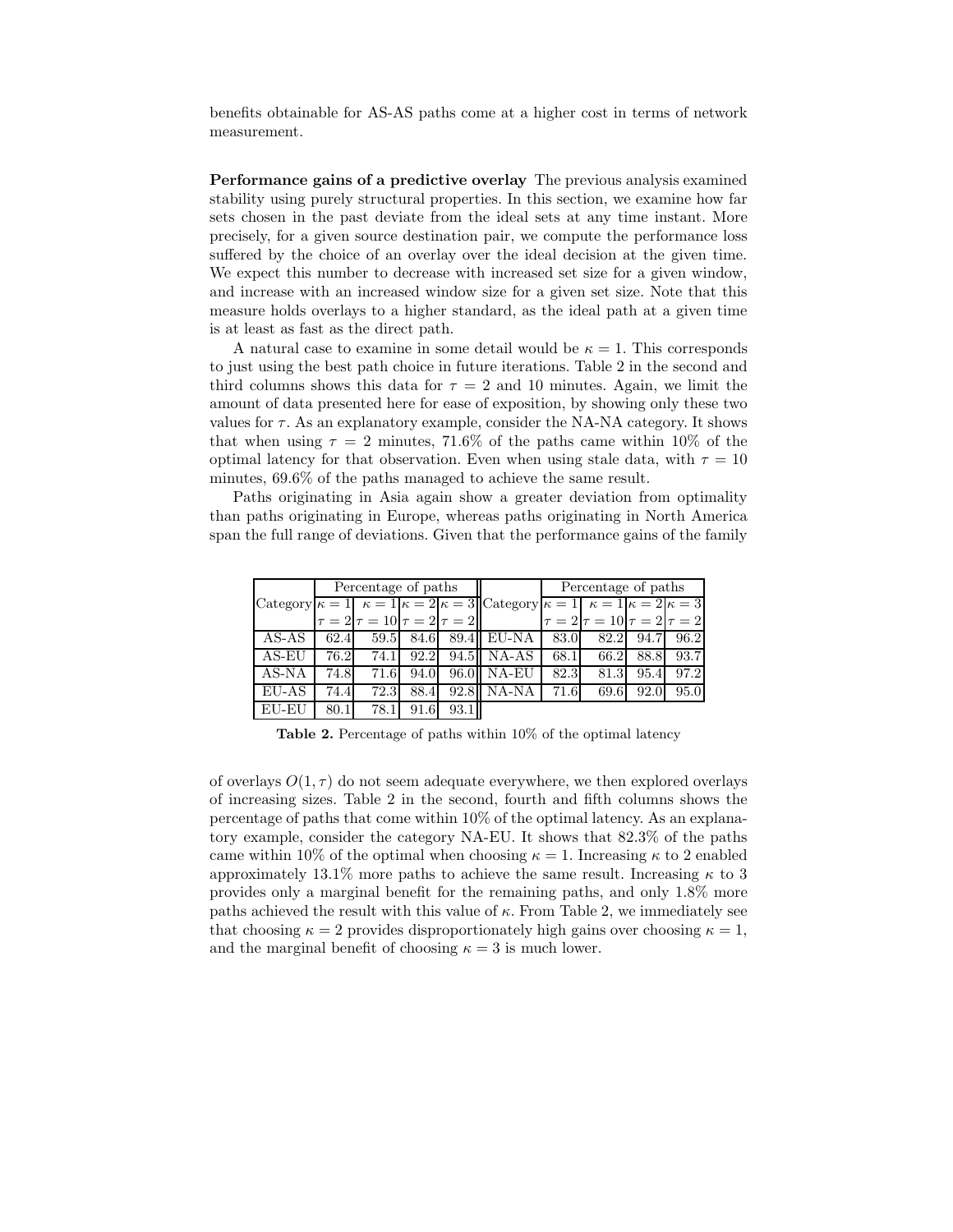In fact, apart from paths with their destination in Asia, over 90% of all paths are within 10% of the ideal performance when selecting  $\kappa = 2$ , and this fact remains true even with increasing  $\tau$ .

The results in Table 2 suggest the potential for an adaptive multi-path scheme where, for a given source destination pair and given time, either 1 or 2 paths are used. For example, 95.4% of all NA-EU paths are within 10% of optimal for overlays with  $\kappa = 2$ . Combining this with the fact that 82.3% of these paths require only one choice to come within the same limits, it is conceivable that an adaptive multi-path strategy could use two paths only for the excess 13.1% of paths, for an average overhead of just 1.09 paths.

Paths with both end points in Asia and Europe are not lagging too far behind, however, and around 85% of paths get a corresponding benefit. For example, the proportion of AS-AS paths within  $10\%$  of optimal jumps from  $62.44\%$  to  $84.57\%$ when going from  $\kappa = 1$  to  $\kappa = 2$  (for a weighted average set size of 1.31). Getting to a 90% number for the other paths, however, requires  $\kappa = 3$ . Although Table 2 shows results for  $\tau = 2$  minutes for  $\kappa = 2$ , these values remain relatively stable for higher values of  $\tau$  between 2 and 10 minutes (similar to the case of  $\kappa = 1$ ). This implies that increasing the rate of probing does not lead to gains in latency for a significantly higher number of paths. We expand on these results in Section 5.1

Interestingly, overlays designed for high performance show reduced availability as compared to the ideal situation. This is because, as illustrated in earlier examples in this paper, better performing paths are typically constrained to share a small set of common links leading to lower path diversity.

Persistence The data in Section 5.1 indicates that the benefits of overlays are only mildly sensitive to the value of  $\tau$ , at least in the range of 2 to 10 minutes. In this section, we explore the time sensitivity of predictive overlays by using some extreme cases. Our daily 1.5 hour samples are separated by between 4 and 11 hours. We used overlays based on measurements in one 1.5 hour sample, and evaluated their performance on the next sample. While it is entirely possible that the overlay might have been suboptimal in the intervening time period, a result showing that a large number of paths is either very close or very far away from optimal would be indicative of the long term dynamics of overlays. In fact, we see that around 87% of NA-NA, and 74% of AS-AS paths are within 10% of ideal even with these long term predictions. These statistics point to a high degree of consistency in the relative performance of alternative paths between a source-destination pair, for most pairs. In contrast, there is a small number of paths [17] with high short term variations, and it is difficult for a predictive overlay to optimize these paths even with  $\kappa$  going up to 5 or 6.

### 6 Concluding remarks

In this paper, we quantified the performance and availability benefits that can be extracted from the current Internet by routing overlays, and how it differs from continent to continent or for transcontinental paths. The significant differences